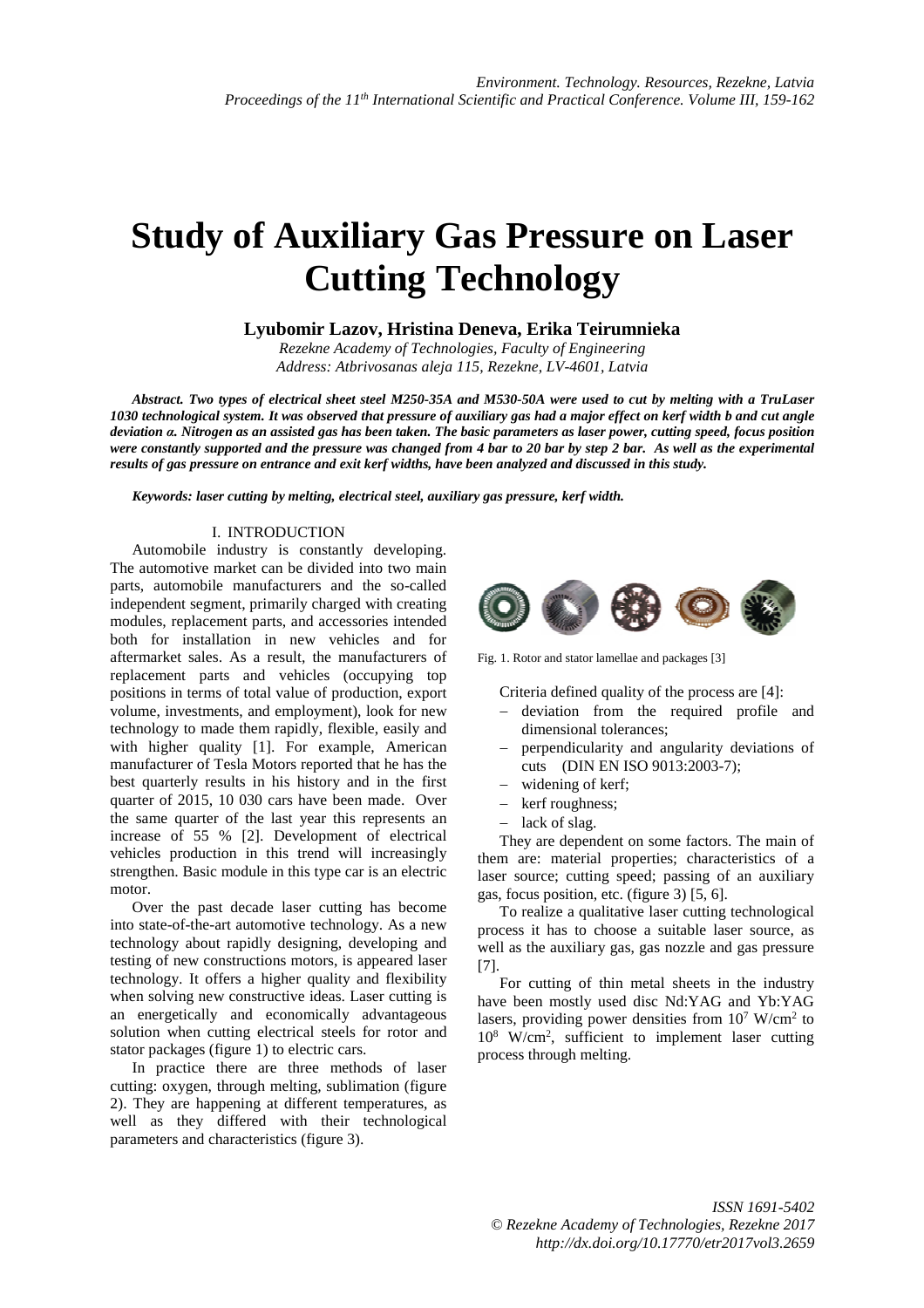

Fig. 2. Temperatures for electrical steel with which are realized the three methods of laser cutting

An almost parallel laser beam, which is usually invisible, is generated in the laser source and directed to the cutting head by mirrors, where it is focused by a lens on a small spot. In a treatment zone material is melted and ejected under the influence of inert gas flow which is directed to cutting area (figure 4). Simultaneously the gas puts pressure onto melts as well as hinders oxidation process and cools the processing area as helping to avoid forming a large heat affected zone around cut edge.



Fig. 3. Factors influencing on treatment quality of laser cutting process

The choice of optimum operating mode to submission of the auxiliary gas during the technological process is crucial for the quality in laser cutting process through melting. Two factors influence on forming of gas flow. From the one side are nozzle type and form, as the other one is distance between nozzle and working surface (figure 4). In modern technological system this distance is controlled by special sensor with aim to keep up optimum mode of treatment although possible defects on metal surface sheet.

Nozzle type for laser cutting through melting is different by these for technological operations as welding and hardening. In this kind of operation is important the nozzle diameter to be elected so that it is correspond with cutting width in the material. Only a certain portion of gas flow entering through nozzle is directed and came into the groove of cutting area. The distance from the nozzle end to the working surface is chosen depending on the design of the nozzle itself (its diameter). In the most general case it must be less than diameter of the nozzle itself, in order to avoid advent of turbulence and decreases of the pressure. For smaller distances itself slit is appeared as additional small nozzle, that has a favorable influence on the processing quality.



Fig. 4. Laser cutting by melting with assist gas

When cutting of thin sheet material having a thickness up to 1 mm with a good approximation, it may be considered that the parameters of gas stream are remained constant. In this case, a pressure gradient  $\frac{\partial p}{\partial r}$  along the channel cut in realization of an *z* ∂ isentropic process is given by the equation

$$
\frac{\partial p}{\partial z} = \frac{p_{in} - p_a}{h} \tag{1}
$$

where  $p_{in}$  is gas pressure on the enter,

*pа* – atmospheric pressure,

*h* – thickness of the sheet.

When it comes to work with larger distance between the nozzle and working surface it is necessary the nozzle to be special designed for this purpose. Particularly this concern about the cases of gas pressures higher than  $2 - 3$  bar. Standard nozzles are with a diameter of  $0.8 - 3.0$  mm, as working distance is kept in the range of  $0.5 - 1.5$  mm.

#### II.EXPERIMENTS

Some series of experiments were done to investigate the influence of auxiliary gas pressure (nitrogen) on the geometry and cutting quality. The pressure was changed in the range from 4 bar to 20 bar by step 2 bar. Experiments were performed of prior prepared samples of electrical steel М250-35А and М530-50А. As a laser source was used TruDisk 2001. Technological parameters which in the course of studying remain constant are given in table 1.

| Table 1                                                        |                    |  |
|----------------------------------------------------------------|--------------------|--|
| Technological parameters that were constant during experiments |                    |  |
| Parameter                                                      | Value              |  |
| Power of laser radiation P                                     | 2 000 W            |  |
| Cutting speed $\nu$                                            | $50 \text{ m/min}$ |  |
| Impulses frequency $\nu$                                       | 20 000 Hz          |  |
| Nozzle diameter                                                | $1,7$ mm           |  |
| Defocus position $\Delta f$ (0,35 mm)                          | $-1,85$ mm         |  |
| Defocus position $\Delta f$ (0,50 mm)                          | $-2.00$ mm         |  |

The laser cut quality was monitored by measuring kerf width on the surface of electrical steel. The kerf width was measured with Neophot 2 CARLZEISS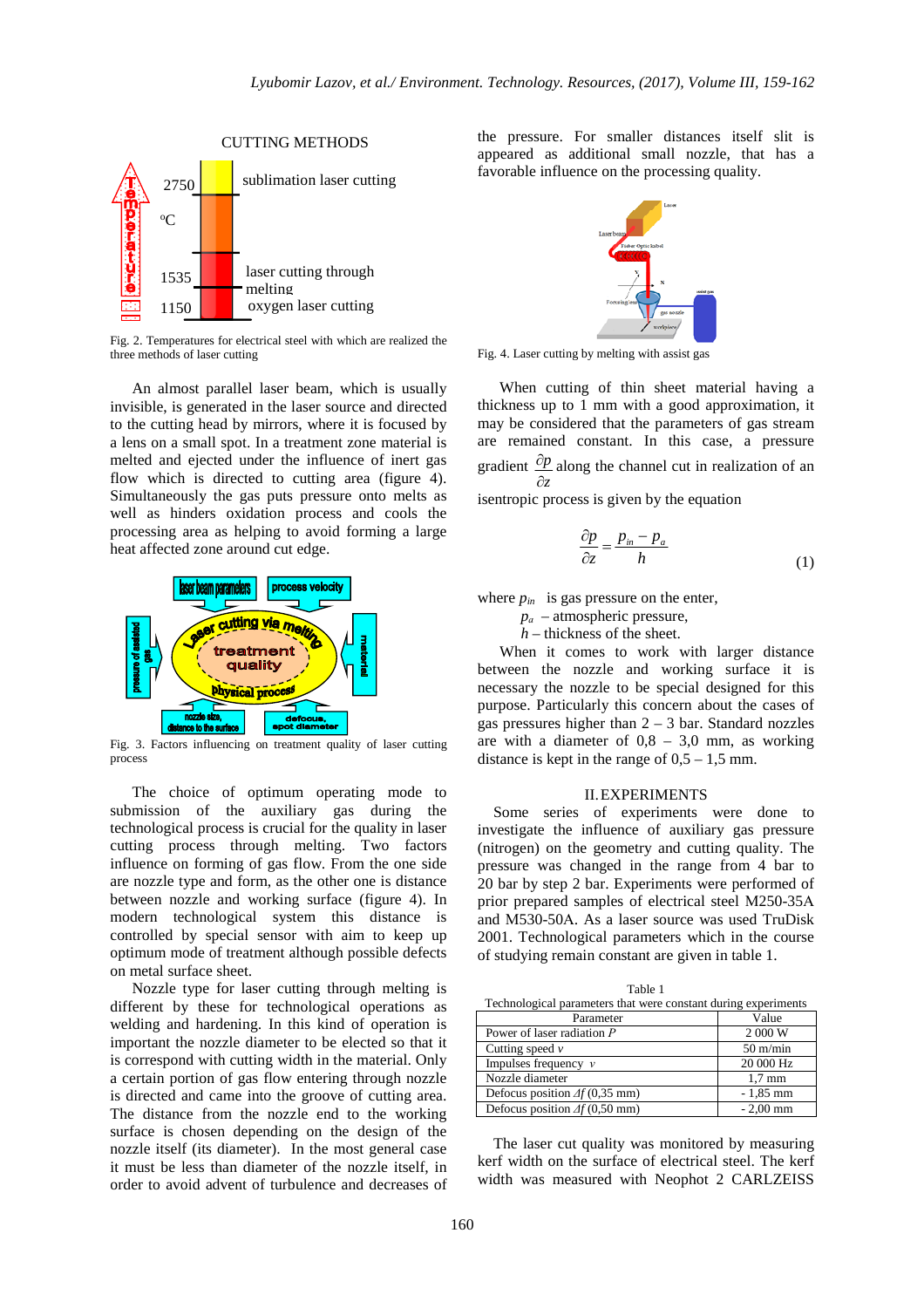JENA magnified  $10 - 2000$  times. Both the entrance and exit surfaces kerf width (*bentr, bexit*) were measured.

When the cutting process by melting has been performed, in the processing area was observed a cut angle deviation (figure 5). To studied this effect we used a developed by us methodic based on Standards DIN EN ISO 9013:2003-7 and DIN EN ISO 12584 [8]. The deviation of perpendicularity is defined by line segment  $u = AB$  or with that of cut angle  $\alpha$ (tg*α* = АВ/BС),

where  $u = AB = (b_{entr} - b_{exit}) / 2$ ,

 $BC = z - lamella thickness$ 



Fig. 5. Deviation from parallelism of the walls of cut

## III. RESULTS OF STUDY

#### **Dependence**  $b = b(p)$

Intervals of measured values cutting widths *bentr* and *bexit* in research range of gas pressure are shown in table 2.

| Table 2                                              |                             |                 |
|------------------------------------------------------|-----------------------------|-----------------|
| Alterations of kerf widths in studied pressure range |                             |                 |
| material thickness.                                  | $b_{\text{entr}}$ , $\mu$ m | $b_{exit}$ , µm |
| mm                                                   |                             |                 |
| 0.35                                                 | $273 \div 283$              | $182 \div 192$  |
| N 50                                                 | $278 \div 288$              | $180 \div 190$  |

The results obtained for functional dependences of entrance width *bentr* and exit width *bexit* by pressure of inert gas p about samples of two blade steels (with thickness 0,35 mm and 0,50 mm), are shown respectively in figure 6 (a) and figure 6 (b).





Fig. 6. (a), (b) Experimental dependences of  $b_{entrance}$  and  $b_{exit}$  as a function to technological gas

#### **Dependence**  $\alpha = \alpha(p)$

When is carried out the experimental series (auxiliary gas pressure  $p$  - angle of inclination  $\alpha$ ) the pressure is increased in specified above interval, as the values given in table 1 were kept constant, too.

The results obtained for functional dependences  $\alpha = \alpha$  (*p*) for two type sheet materials, are shown in figure 7.



Fig. 7. Influence of pressure p of the auxiliary gas nitrogen on the angle of deviation from parallelism of the walls of cut  $\alpha = \alpha(p)$ 

#### IV. DISCUSSION

Experiments that were conducted in studied ranges allow doing the following conclusions:

- $\checkmark$  Cutting widths *b* was kept constant during the studied interval of pressure *p* of the auxiliary gas. The alteration of the pressure in the interval  $4 \div 20$  bar is connected only with changes in cutting widths  $\Delta b_{entr} = \Delta b_{exit} \approx \pm 5$ μm about the samples of two steel grades. Maximum deviation of *∆b* is on the order of accuracy measurement.
- $\checkmark$  About both samples of plates with thicknesses respectively 0,35 mm and 0,50 mm, rapidity with which varies the cutting width *∆b* by gas pressure *p*, has minimum values, as:
	- cutting width on the entrance